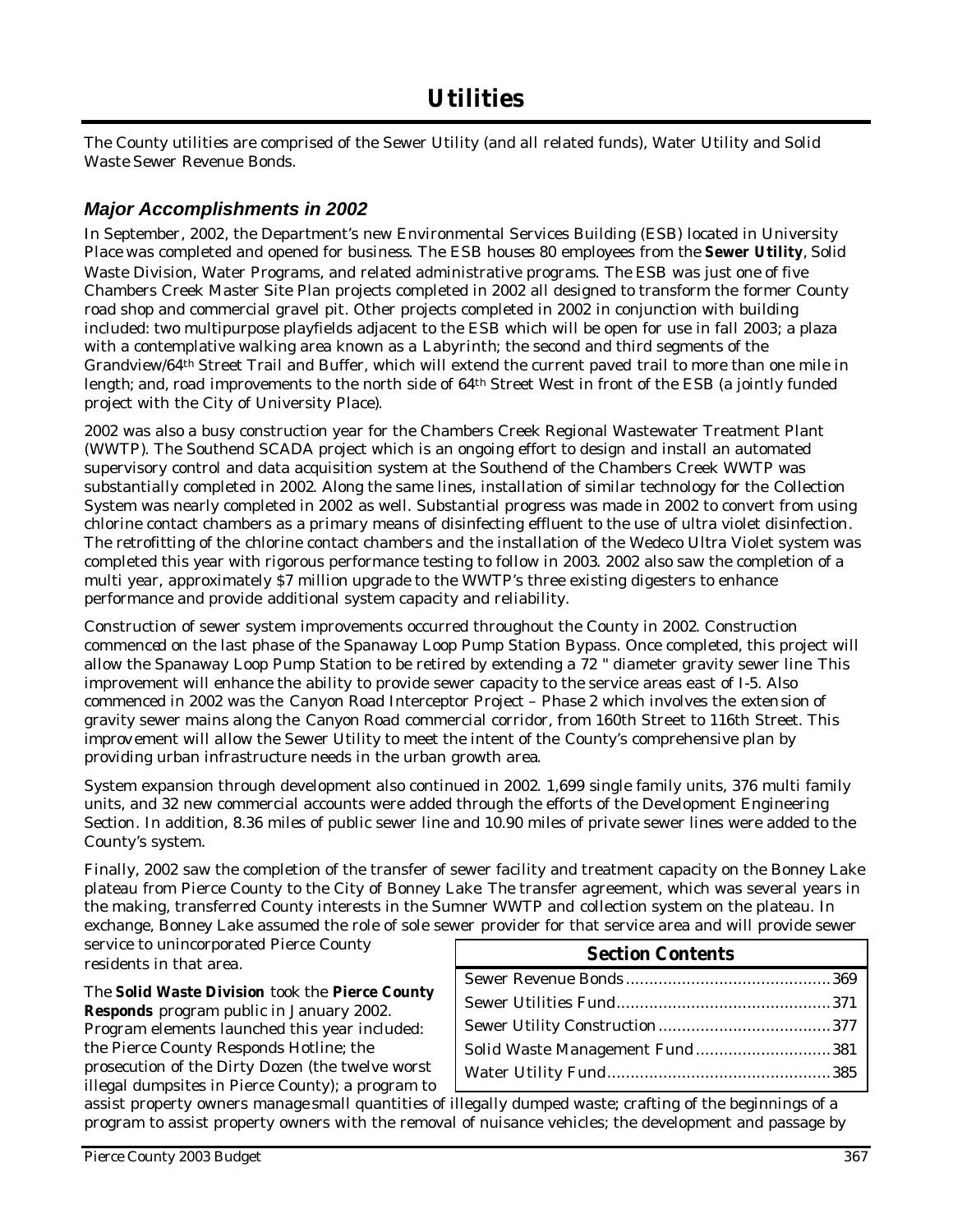County Council of a sustainable budget to carry the program for at least five years. By the end of 2002, the Pierce County Responds hotline received over 2000 calls, four of the original Dirty Dozen sites were cleaned of all illegal dumping and junk vehicles, and one Dirty Dozen property owner was sentenced to two and a half years in the County Jail.

Building upon a successful partnership with City of Tacoma on the handling of household hazardous waste, the Division co-sponsored an electronics recycling event at Cheney Stadium in May – the first such event held in the South Puget Sound region. 600 Tacoma residents and over 1200 from the rest of Pierce County participated in this two-day event.

Also during 2002, the Solid Waste Division participated in the following community fairs and celebrations: Tacoma Dome Home and Garden Show (January); Livable Communities Fair (February); Puyallup Spring Fair (April); Parks Appreciation Day (April); Meeker Days (June); Pierce County Fair (August); Western Washington Fair (September); Nisqually Watershed Festival (September); Naturefest (October); and the Holiday Gift Festival (October). In addition, Environmental Educators provided classroom presentations, adult education services, and resource loans that reached over 18,500 Pierce County residents.

During 2002, staff assigned to the **CWSP** and **Water Utility** participated in the development of technical assessments for three multi-stakeholder watershed management plans under the Watershed Management Act for the Nisqually, Kitsap and Chambers Water Resource Inventory Area (WRIA). Additionally, staff developed preliminary cost estimates and participated in discussions with retail water purveyors interested in the County's possible supply of Chambers Creek Properties water on a wholesale basis.

| <b>DEPARTMENT BUDGETS</b>             |                       |                       |                           |                          |  |  |  |
|---------------------------------------|-----------------------|-----------------------|---------------------------|--------------------------|--|--|--|
| <b>Department Name</b>                | 2002<br><b>Budget</b> | 2003<br><b>Budget</b> | <b>Absolute</b><br>Change | <b>Percent</b><br>Change |  |  |  |
| <b>Sewer Facil Restricted Reserve</b> | 21,759,880<br>S.      | \$16,036,530          | (5,723,350)<br>S          | $(26.3)$ %               |  |  |  |
| Sewer Revenue Bonds                   | 6,634,340             | 6,541,670             | (92, 670)                 | (1.4)                    |  |  |  |
| <b>Sewer Utilities Fund</b>           | 40,962,040            | 39,164,420            | (1,797,620)               | (4.4)                    |  |  |  |
| Sewer Utility Construction            | 32,255,000            | 23,479,000            | (8,776,000)               | (27.2)                   |  |  |  |
| Solid Waste Management Fund           | 5,589,840             | 5,664,540             | 74,700                    | 1.3                      |  |  |  |
| <b>Water Utility Fund</b>             | 432,880               | 426,490               | (6,390)                   | (1.5)                    |  |  |  |
| <b>Total Utilities</b>                | \$107,633,980         | \$91,312,650          | \$(16,321,330)            | $(15.2)$ %               |  |  |  |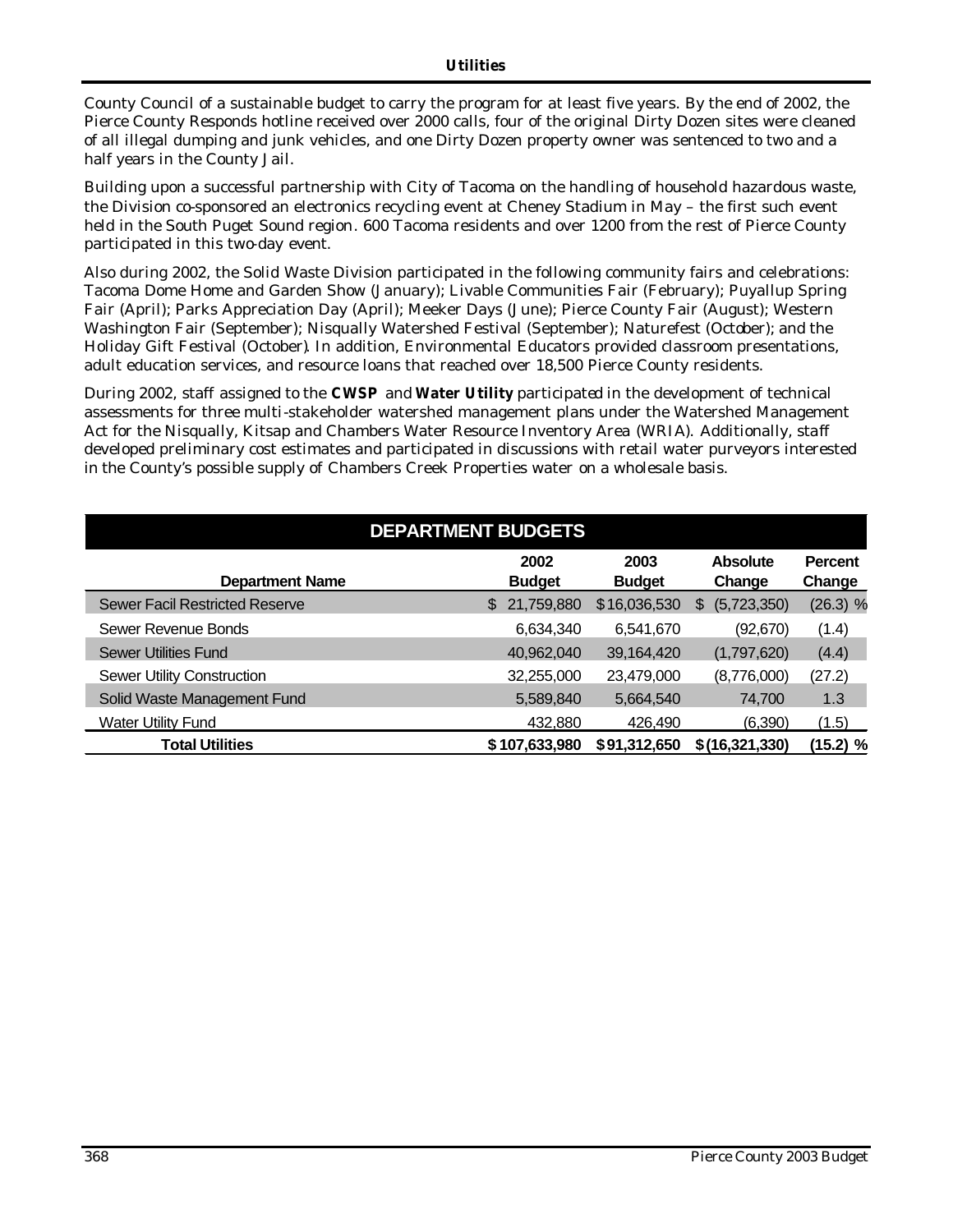*Enterprise Fund*

#### **Departmental Summary:** This fund is used to accumulate monies for repayment of the following bond issues:

### **Limited Tax General Obligation Refunding Bonds, 1997:**

The \$12,330,000 general obligation refunding bonds, which currently refunded \$5,260,000 of the Limited Tax General Obligation Refunding Bonds, 1987 and currently refunded \$6,655,000 of the Limited Tax General Obligation Sewer Refunding Bonds, 1987, are serial bonds due in annual installments ranging from \$397,000 to \$2,235,000 plus interest of 3.80% to 4.90%. Financing is provided from the General Fund regular tax levy for the principal amount of \$5,455,000 plus interest thereon and from revenues of the sewer utility for the principal amount of \$6,875,000 plus interest thereon. The bonds are not callable. The outstanding bonds balance on December 31, 2002 for the general fund and the sewer utility fund are \$960,000 and \$1,275,000, respectively.

#### **Sewer Improvement and Refunding Revenue Bonds, 1993:**

The \$36,900,000 Sewer Improvement and Refunding Revenue Bonds, which advance refunded the outstanding bonds at July 1, 1993 for the Sewer Revenue and Refunding Bonds, 1985; the Sewer Revenue Bonds, 1989; the Sewer Revenue Bonds, 1991; and the Sewer Revenue Bonds, 1992; and which provided financing for the purchase of land for expansion of the sewage treatment facility, are a combination of serial and term bonds as follows: (a) Serial bonds maturing in annual installments of \$955,000 to \$2,665,000 plus interest of 2.65% to 5.45%. The final serial bond maturity is February 1, 2008. (b) Term bonds maturing on February 1, 2013 in the amount of \$6,305,000 at 5.625%. Mandatory call provisions of the term bonds begin February 1, 2009, in the average annual amount of \$1,261,000 until the year 2013. The outstanding balance at December 31, 2002 is \$13,300,000.

#### **Sewer Revenue Bonds, 1997:**

The \$1,510,000 sewer revenue bonds, which were issued to provide sewer service to the South Hill area, are a combination of serial and term bonds as follows: (a) Serial bonds maturing in annual installments of \$75,000 to \$80,000 plus interest of 5.00% to 5.55% and having a final of February 1, 2014. (b) Term bonds maturing on February 1, 2017 in the amount of \$225,000 and interest of 5.70% and having mandatory calls of \$75,000 in each of 2015 and 2016. The outstanding balance at December 31, 2002 is \$1,125,000.

#### **Sewer Revenue Bonds, 2001:**

The \$18,495,000 sewer revenue bonds, which were issued to provide sewer service to the Dupont area, are serial bonds due in annual installments ranging from \$915,000 to \$1,100,000 plus interest of 4.25% to 5.10%. Bonds maturing August 1, 2009 through August 1, 2012 are callable beginning August 1, 2002 or on any scheduled interest payment date thereafter from excess ULID assessment payments. Bonds maturing on or after August 1, 2012 are callable on August 1, 2011 or on any scheduled interest payment date thereafter. The bond balance on December 31, 2002 is \$17,580,000.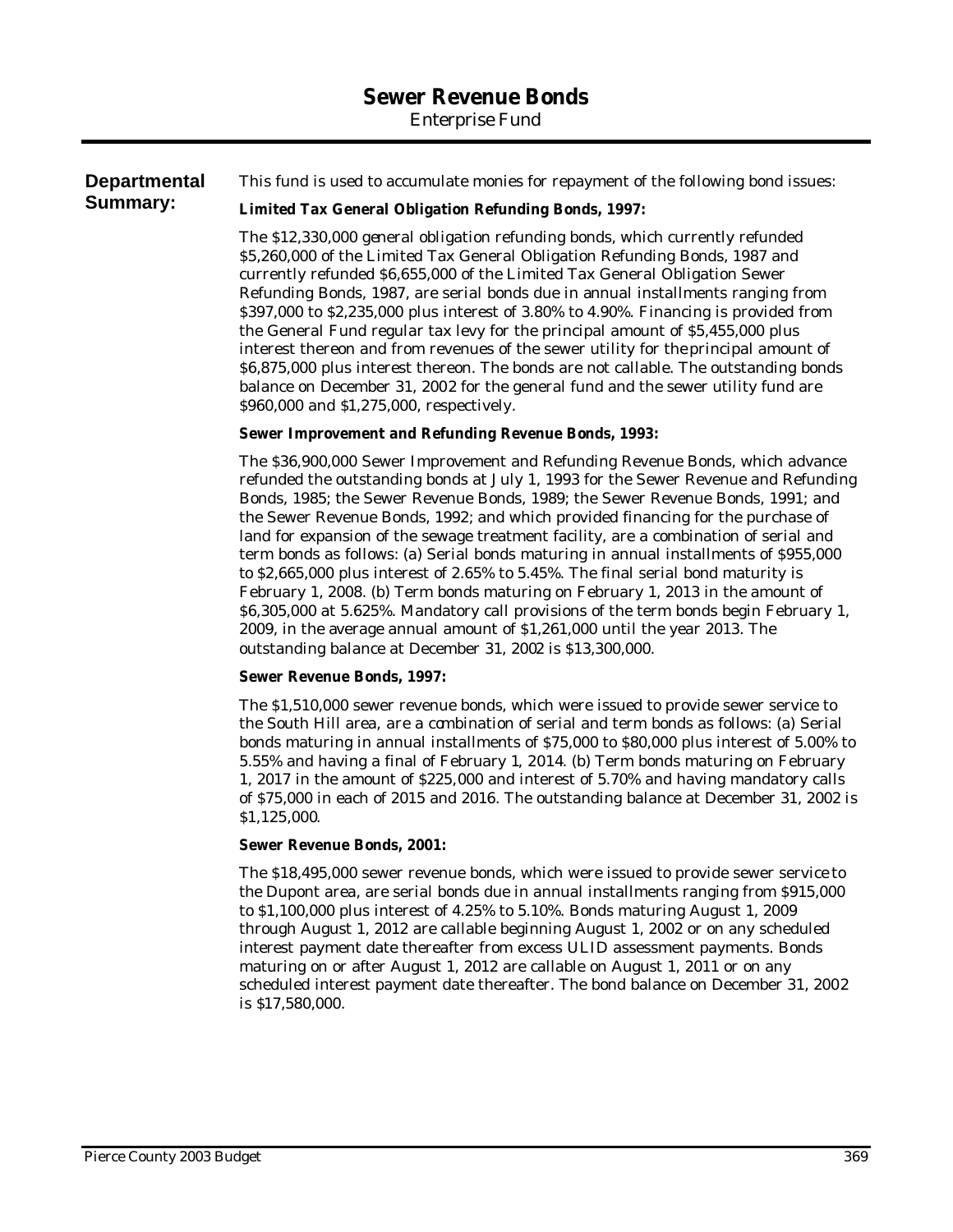| <b>FINANCIAL SUMMARY</b>                                   |                 |                        |  |  |  |  |
|------------------------------------------------------------|-----------------|------------------------|--|--|--|--|
| <b>Bond Issue</b>                                          | 2003<br>Revenue | 2003<br><b>Expense</b> |  |  |  |  |
| <b>Sewer Revenue Bonds Accounts</b>                        |                 |                        |  |  |  |  |
| Operating Transfer from Sewer Assessment Account           | \$2,297,090     | \$                     |  |  |  |  |
| Operating Transfer from Sewer Revenue Bond Reserve Account | 305,000         |                        |  |  |  |  |
| Principal                                                  |                 | 990,000                |  |  |  |  |
| <b>Interest and Amortization Expense</b>                   |                 | 1,612,090              |  |  |  |  |
| <b>Subtotal</b>                                            | 2,602,090       | 2,602,090              |  |  |  |  |
| Ltd Tax General Obligation/Sewer Revenue Bond Accounts     |                 |                        |  |  |  |  |
| Operating Transfer from Sewer Maintenance Fund             | 1,337,490       |                        |  |  |  |  |
| Principal                                                  |                 | 1,275,000              |  |  |  |  |
| Interest and Amortization Expense                          |                 | 62,490                 |  |  |  |  |
| <b>Subtotal</b>                                            | 1,337,490       | 1,337,490              |  |  |  |  |
| <b>Assessment Collection Account</b>                       |                 |                        |  |  |  |  |
| Assessments Receivable                                     | 997.090         |                        |  |  |  |  |
| Interest and Penalties on Assessments                      | 1,200,000       |                        |  |  |  |  |
| <b>Investment Interest</b>                                 | 100,000         |                        |  |  |  |  |
| Operating Transfer to Sewer Revenue Bond Account           |                 | 2,297,090              |  |  |  |  |
| <b>Subtotal</b>                                            | 2,297,090       | 2,297,090              |  |  |  |  |
| <b>Sewer Revenue Bond Reserve Account</b>                  |                 |                        |  |  |  |  |
| <b>Investment Interest</b>                                 | 155.000         |                        |  |  |  |  |
| <b>Operating Transfer to Sewer Bond Account</b>            |                 | 305,000                |  |  |  |  |
| Use of Fund Balance                                        | 150,000         |                        |  |  |  |  |
| <b>Subtotal</b>                                            | 305,000         | 305,000                |  |  |  |  |
| <b>Grand Total</b>                                         | \$6,541,670     | \$6,541,670            |  |  |  |  |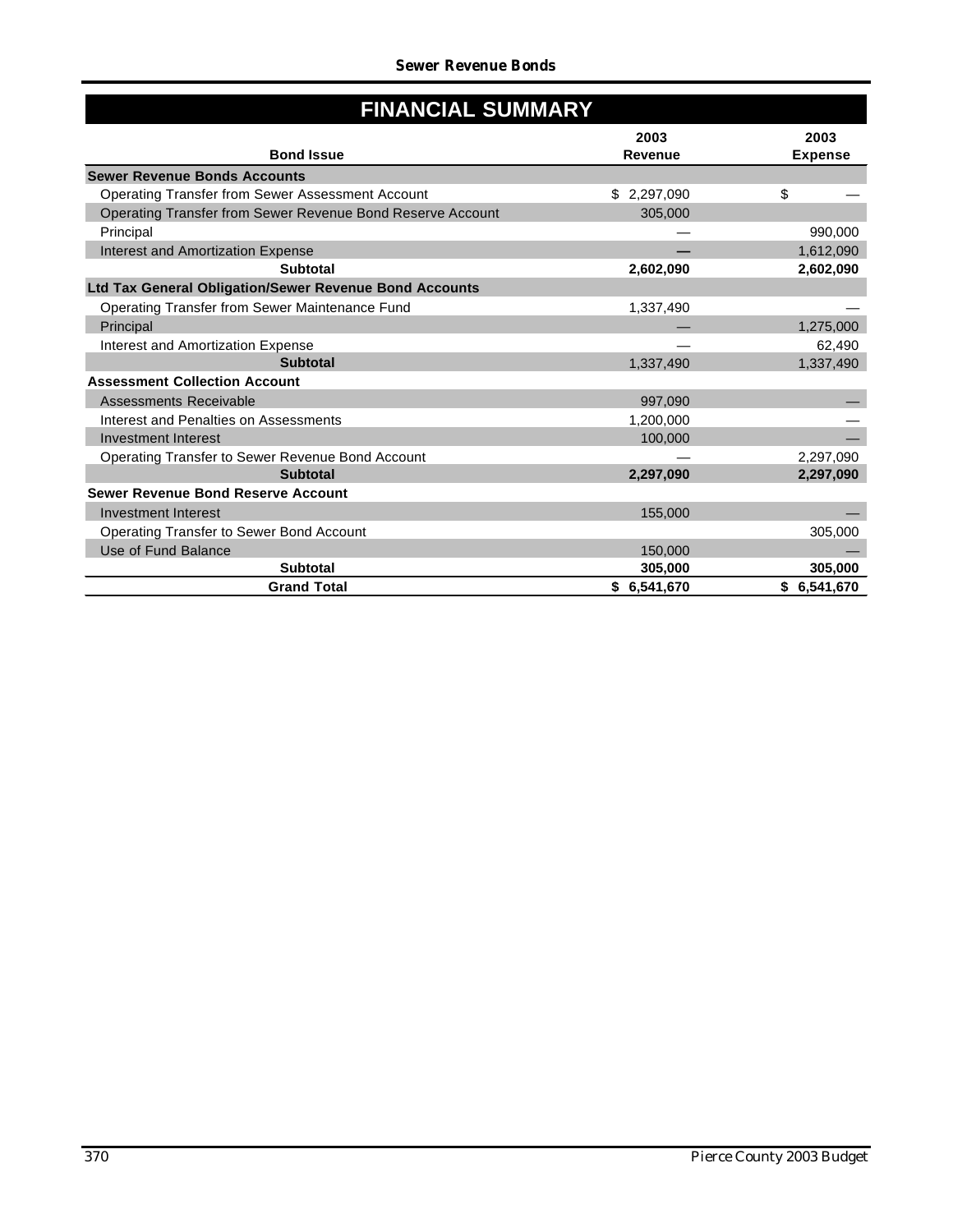# **Sewer Utilities Fund**

*Enterprise Fund*

**The mission of the Sewer Utility is to provide customers with high quality, cost effective sanitary sewer services by collecting and treating all wastewater generated from County service areas in accordance with applicable Local, State and Federal permit requirements.**

**Departmental Summary:** The Sewer Utilities Fund accounts for all activities involved with the collection and treatment of wastewater produced within unincorporated Pierce County. The fund is under the administration of the Public Works and Utilities Department. The system currently is comprised of an 24 million gallon a day secondary treatment plant located near the Chambers Creek entrance to Puget Sound, over 576 lineal miles of collection and transmission pipe, 80 major pumping stations, and over 900 minor pumping stations. The Sewer Utility's major service areas include University Place, Lakewood, Parkland, Spanaway, Frederickson, South Hill, Puyallup, Brown's Point, Midland, Milton, Dupont, and the lower Hylebos area of northern Pierce County. The department works with Steilacoom, Federal Way Water and Sewer, and Tacoma in the area of wastewater collection and treatment under different interlocal sewerage service agreements.

> The fund's major activities revolve around the maintenance of the pumping stations, collection system, and the treatment plant facilities as well as the treatment of wastewater at the Chambers Creek Wastewater Treatment Plant. When required, the fund finances construction projects, which benefit its customers. The fund derives its revenues predominately from customer user charges and development permit fees.

# **Budget Highlights:**

The recommended 2003 Sewer Utility budget is 4.4% below the current year, due primarily to a reduced allocation for capital projects. The budget reflects the operating costs of the new Environmental Services Building, major capital improvement allocations (\$7.9 million), and a rate study analysis.

## **Performance Measures**

- 1) During 2003, comply with the NPDES permit effluent requirements by providing treatment and disinfection for 100% of the wastewater received at the Chambers Creek Regional Wastewater Treatment Plant. (Goals B, H, I)
- 2) Continue pre-design of the Chamber Creek Properties Golf Course and establish the schedule and timing for final design and selection of funding opportunities by December 31, 2003. (Goals B, D,E, G)

| <b>FUNDING SOURCES</b>                                                                                                                             |              |              |              |              |                   |           |  |  |  |  |
|----------------------------------------------------------------------------------------------------------------------------------------------------|--------------|--------------|--------------|--------------|-------------------|-----------|--|--|--|--|
| 2000<br>2001<br>2002<br>2003<br><b>Absolute</b><br>Percent<br><b>Budget</b><br><b>Budget</b><br>Change<br><b>Actual</b><br><b>Actual</b><br>Change |              |              |              |              |                   |           |  |  |  |  |
| Est Use Of Begin Fund Balance                                                                                                                      | \$           | \$           | \$17,150,060 | \$15,883,070 | (1,266,990)<br>\$ | $(7.4)$ % |  |  |  |  |
| Intergovernmental Revenue                                                                                                                          | 1.173        | 491.707      | 254,890      |              | (254,890)         | (100.0)   |  |  |  |  |
| <b>Charges For Services</b>                                                                                                                        | 20,384,491   | 21,117,055   | 21,730,500   | 22,660,300   | 929,800           | 4.3       |  |  |  |  |
| Miscellaneous Revenue                                                                                                                              | 1,476,398    | 1,118,371    | 1,128,000    | 470,000      | (658,000)         | (58.3)    |  |  |  |  |
| <b>Contributed Capital</b>                                                                                                                         |              | 94,353       |              | 134,000      | 134,000           | $\infty$  |  |  |  |  |
| <b>Other Financing Sources</b>                                                                                                                     | (340,299)    | (598, 573)   | 698,590      | 17,050       | (681, 540)        | (97.6)    |  |  |  |  |
| Total                                                                                                                                              | \$21,521,763 | \$22,222,913 | \$40,962,040 | \$39,164,420 | \$ (1,797,620)    | $(4.4)$ % |  |  |  |  |

*Pierce County 2003 Budget 371*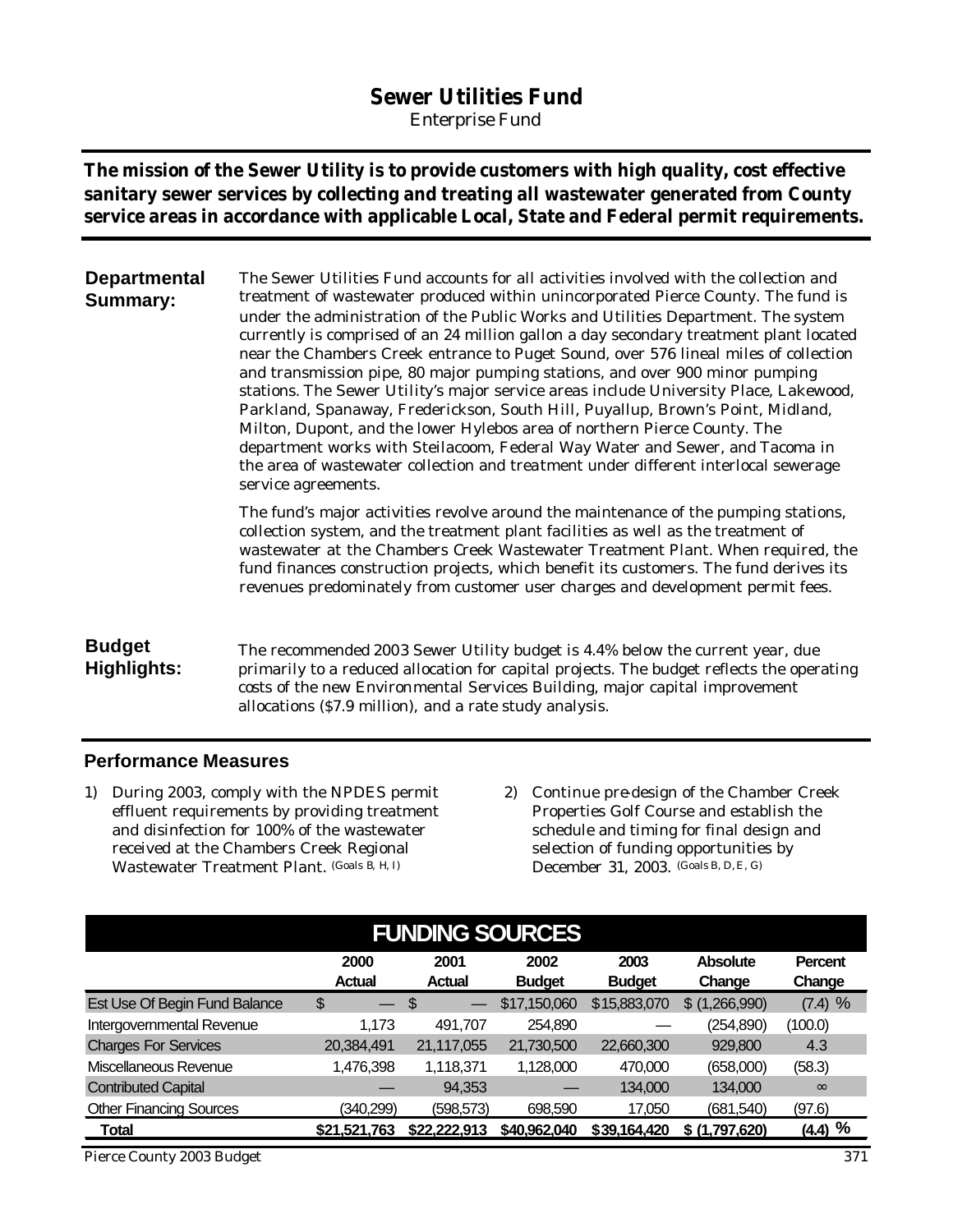| <b>PROGRAM EXPENDITURES</b>          |                                                                                                                                              |        |              |                 |                |           |  |  |  |  |
|--------------------------------------|----------------------------------------------------------------------------------------------------------------------------------------------|--------|--------------|-----------------|----------------|-----------|--|--|--|--|
|                                      | 2002<br>2003<br>2002<br>2003<br><b>Absolute</b><br>Percent<br><b>FTE</b><br><b>FTE</b><br><b>Budget</b><br><b>Budget</b><br>Change<br>Change |        |              |                 |                |           |  |  |  |  |
| <b>Collection System Maintenance</b> | 34.00                                                                                                                                        | 34.00  | \$3,985,890  | 4,225,310<br>\$ | 239,420<br>S   | 6.0%      |  |  |  |  |
| Wastewater Treatment O & M           | 37.20                                                                                                                                        | 37.20  | 7,097,810    | 7,286,330       | 188.520        | 2.7       |  |  |  |  |
| Admin, Engineering, & Planning       | 33.46                                                                                                                                        | 33.46  | 7,079,440    | 7,053,870       | (25, 570)      | (0.4)     |  |  |  |  |
| Depreciation/Depletion               |                                                                                                                                              |        | 9,730,820    | 11,023,220      | 1,292,400      | 13.3      |  |  |  |  |
| Debt Service                         |                                                                                                                                              |        | 1,336,720    | 1,337,490       | 770            | 0.1       |  |  |  |  |
| Capital Improvement Program          |                                                                                                                                              |        | 11,731,360   | 8,238,200       | (3,493,160)    | (29.8)    |  |  |  |  |
| Total                                | 104.66                                                                                                                                       | 104.66 | \$40,962,040 | \$39,164,420    | \$ (1,797,620) | $(4.4)$ % |  |  |  |  |

| <b>WORKING CAPITAL SUMMARY</b>                 |                   |                   |  |  |  |
|------------------------------------------------|-------------------|-------------------|--|--|--|
|                                                | 2002 Estimate     | 2003 Budget       |  |  |  |
| <b>Operating Revenues</b>                      |                   |                   |  |  |  |
| <b>Charges for Services</b>                    | \$<br>21,710,380  | 22,660,300<br>\$  |  |  |  |
| <b>Grant Reimbursements</b>                    | 5,170             |                   |  |  |  |
| <b>Subtotal</b>                                | 21,715,550        | 22,660,300        |  |  |  |
| <b>Operating Expenses</b>                      |                   |                   |  |  |  |
| Administration and Planning                    | 7,277,700         | 7,053,870         |  |  |  |
| <b>Collection Systems Maintenance</b>          | 3,882,820         | 4,225,310         |  |  |  |
| Wastewater Treatment O & M                     | 6,831,610         | 7,286,330         |  |  |  |
| Depreciation/Depletion                         | 9,985,760         | 11,023,220        |  |  |  |
| <b>Subtotal</b>                                | 27,977,890        | 29,588,730        |  |  |  |
| <b>Net Operating Income (Loss)</b>             | (6, 262, 340)     | (6,928,430)       |  |  |  |
| <b>Non-Operating Revenue (Expense)</b>         |                   |                   |  |  |  |
| Interest Income                                | 340,000           | 340,000           |  |  |  |
| Miscellaneous                                  | 388,300           | 130,000           |  |  |  |
| <b>Operating Transfers - Parks</b>             | 575,000           |                   |  |  |  |
| <b>Operating Transfers - Debt Service</b>      | (1,336,720)       | (1,337,490)       |  |  |  |
| <b>Subtotal</b>                                | (33, 420)         | (867, 490)        |  |  |  |
| <b>Net Operating Income (Loss)</b>             | (6, 295, 760)     | (7,795,920)       |  |  |  |
| <b>Other Sources (Uses) of Working Capital</b> |                   |                   |  |  |  |
| Depreciation/Depletion - add back              | 9,985,760         | 11,023,220        |  |  |  |
| <b>Equipment Purchases</b>                     | (381, 130)        | (333, 200)        |  |  |  |
| <b>Construction/Asset Acquisition</b>          | (9,972,480)       | (7,905,000)       |  |  |  |
| <b>Contributed Capital</b>                     | (209, 550)        | 151,050           |  |  |  |
| <b>Subtotal</b>                                | (577, 400)        | 2,936,070         |  |  |  |
| Net Increase (Decrease) in Working Capital     | \$<br>(6,873,160) | \$<br>(4,859,850) |  |  |  |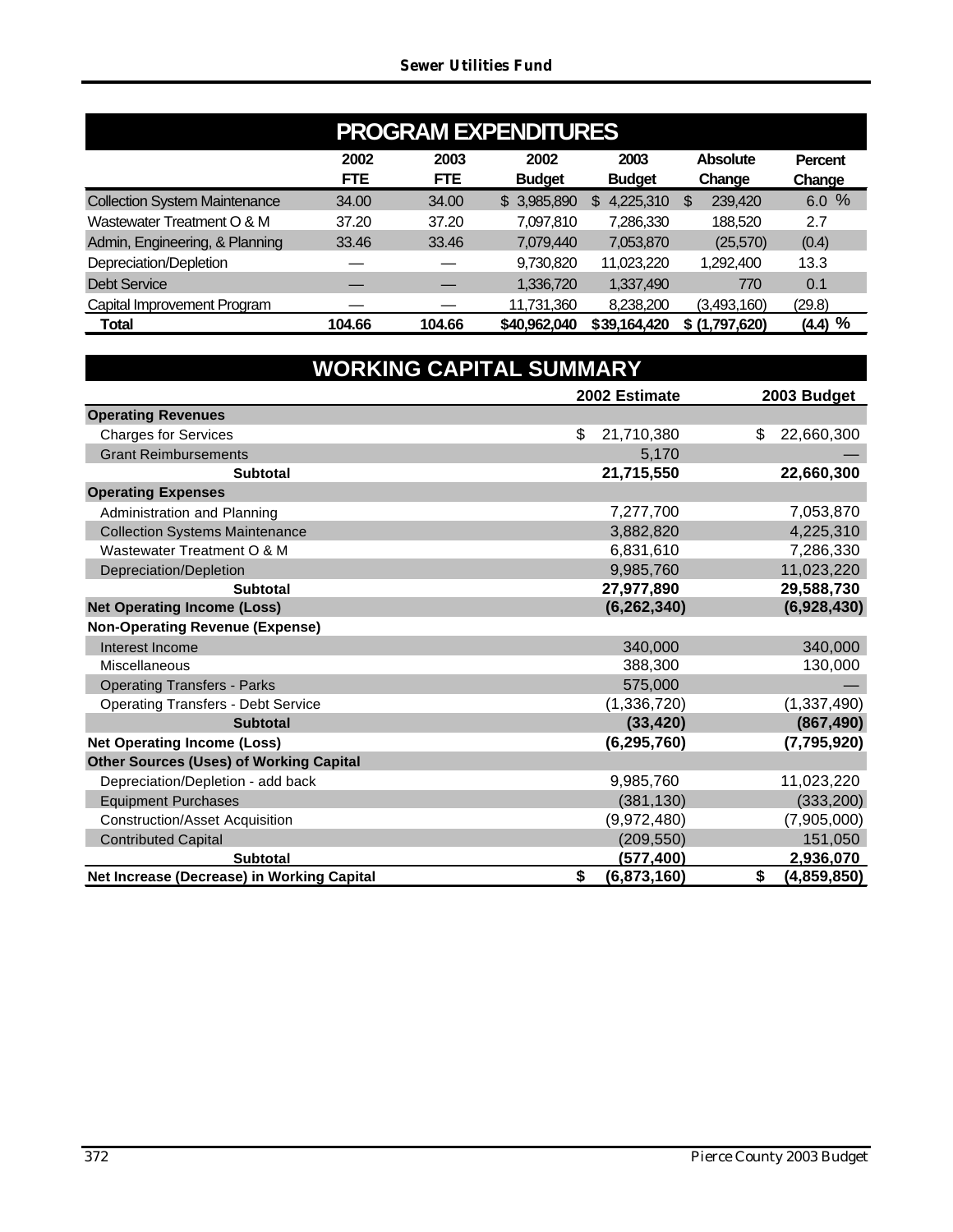|  | Sewer Utilities Fund |  |
|--|----------------------|--|
|--|----------------------|--|

| <b>STAFFING SUMMARY</b>         |                    |                    |                    |                    |                    |                    |  |  |  |
|---------------------------------|--------------------|--------------------|--------------------|--------------------|--------------------|--------------------|--|--|--|
|                                 | 1998<br><b>FTE</b> | 1999<br><b>FTE</b> | 2000<br><b>FTE</b> | 2001<br><b>FTE</b> | 2002<br><b>FTE</b> | 2003<br><b>FTE</b> |  |  |  |
| Dir - Public Works & Util       | 0.20               | 0.33               | 0.33               | 0.33               | 0.23               | 0.23               |  |  |  |
| Deputy PW & Utilities Dir       | 0.20               | 0.33               | 0.33               | 0.33               | 0.23               | 0.23               |  |  |  |
| <b>WW Utility Manager</b>       | 1.00               | 1.00               | 1.00               | 1.00               | 1.00               | 1.00               |  |  |  |
| Administrative Svcs Mgr         | 0.50               | 0.50               | 0.50               | 0.50               | 0.50               | 0.50               |  |  |  |
| Special Asst to Dir of PW & U   |                    |                    |                    | 0.70               | 0.90               | 0.90               |  |  |  |
| <b>WWTP Superintendent</b>      | 1.00               | 1.00               | 1.00               | 1.00               | 1.00               | 1.00               |  |  |  |
| <b>Civil Engineer</b>           | 9.00               | 9.00               | 9.00               | 9.00               | 9.00               | 9.00               |  |  |  |
| <b>WW Collection System Mgr</b> | 1.00               | 1.00               | 1.00               | 1.00               | 1.00               | 1.00               |  |  |  |
| <b>WW Construction Proj Mgr</b> | 1.00               | 1.00               | 1.00               | 1.00               | 1.00               | 1.00               |  |  |  |
| <b>WWTP Engineer</b>            |                    |                    |                    |                    | 1.00               | 1.00               |  |  |  |
| WW Asst Coll System Mgr         |                    |                    |                    |                    | 1.00               | 1.00               |  |  |  |
| <b>WWTP Chief Operator</b>      | 1.00               | 1.00               | 1.00               | 1.00               | 1.00               | 1.00               |  |  |  |
| <b>WWTP Lab Supervisor</b>      | 1.00               | 1.00               | 1.00               | 1.00               | 1.00               | 1.00               |  |  |  |
| <b>WWTP Maint Supv</b>          | 1.00               | 1.00               | 1.00               | 1.00               | 1.00               | 1.00               |  |  |  |
| <b>Right of Way Agent</b>       | 0.50               | 0.50               | 0.50               | 0.50               | 0.50               | 0.50               |  |  |  |
| <b>WW Coll Maint Supv</b>       | 2.00               | 2.00               | 2.00               | 2.00               | 2.00               | 2.00               |  |  |  |
| Admin Program Mgr               | 0.40               | 0.40               | 0.40               | 0.40               | 0.40               | 0.40               |  |  |  |
| <b>Engineering Tech</b>         | 6.50               | 7.60               | 9.00               | 10.70              | 11.00              | 11.00              |  |  |  |
| Planner                         | 1.50               | 2.00               | 1.50               | 1.50               | 1.00               | 1.00               |  |  |  |
| <b>WWTP Lab Analyst</b>         | 1.00               | 1.00               | 1.00               | 1.00               | 1.00               | 1.00               |  |  |  |
| <b>WW Maint Spec Elec</b>       | 3.00               | 3.00               | 3.00               | 2.00               | 2.00               | 2.00               |  |  |  |
| WW Maint Spec Inst              | 3.00               | 3.00               | 3.00               | 4.00               | 4.00               | 4.00               |  |  |  |
| <b>WW Maint Spec Mech</b>       | 2.00               | 2.00               | 3.00               | 3.00               | 5.00               | 5.00               |  |  |  |
| <b>Accounting Assistant</b>     | 3.90               | 3.85               | 3.85               | 3.85               | 3.80               | 3.80               |  |  |  |
| <b>WWTP Operator</b>            | 11.00              | 11.00              | 10.00              | 10.00              | 10.00              | 10.00              |  |  |  |
| WW Coll Maint Tech Lead         |                    |                    | 3.00               | 3.00               | 3.00               | 3.00               |  |  |  |
| <b>WWTP Laboratory Tech</b>     |                    | 1.00               | 1.00               | 1.00               | 1.00               | 1.00               |  |  |  |
| <b>WWTP Pretreatment Tech</b>   |                    |                    |                    |                    | 3.00               | 3.00               |  |  |  |
| <b>Supervisory Admin Asst</b>   | 0.55               | 0.55               | 0.55               | 0.55               | 0.55               | 0.55               |  |  |  |
| <b>WW Maint Tech</b>            | 18.00              | 20.00              | 21.00              | 25.00              | 24.00              | 24.00              |  |  |  |
| <b>Administrative Asst</b>      |                    |                    | 1.00               | 0.75               | 0.55               | 0.55               |  |  |  |
| <b>Office Assistant</b>         | 9.00               | 9.00               | 9.00               | 9.00               | 9.00               | 9.00               |  |  |  |
| <b>WW Inventory Expeditor</b>   | 1.00               | 1.00               | 1.00               | 1.00               | 1.00               | 1.00               |  |  |  |
| <b>WWTP Utility Worker</b>      | 1.00               | 1.00               | 1.00               | 1.00               | 2.00               | 2.00               |  |  |  |
| WW Asst Const Proj Mgr          | 1.00               | 1.00               | 1.00               | 1.00               |                    |                    |  |  |  |
| <b>WWTP Lab/Pretmt Tech</b>     | 4.00               | 3.00               | 3.00               | 3.00               |                    |                    |  |  |  |
| <b>Exec Dir - Operations</b>    | 0.50               | 0.50               | 0.50               |                    |                    |                    |  |  |  |
| <b>Executive Secretary</b>      | 0.50               | 0.50               | 0.50               |                    |                    |                    |  |  |  |
| Asst to Exec Dir of Oper        | 0.40               | 1.00               | 0.70               |                    |                    |                    |  |  |  |
| WW Maint Tech Lead              | 4.00               | 4.00               | 1.00               |                    |                    |                    |  |  |  |
| <b>GIS Technician</b>           |                    |                    | 0.60               |                    |                    |                    |  |  |  |
| <b>WW Maint Worker</b>          | 7.00               | 5.00               | 4.00               |                    |                    |                    |  |  |  |
| Water Resources Manager         |                    |                    |                    |                    |                    |                    |  |  |  |
| <b>Total</b>                    | 98.65              | 101.06             | 103.26             | 102.11             | 104.66             | 104.66             |  |  |  |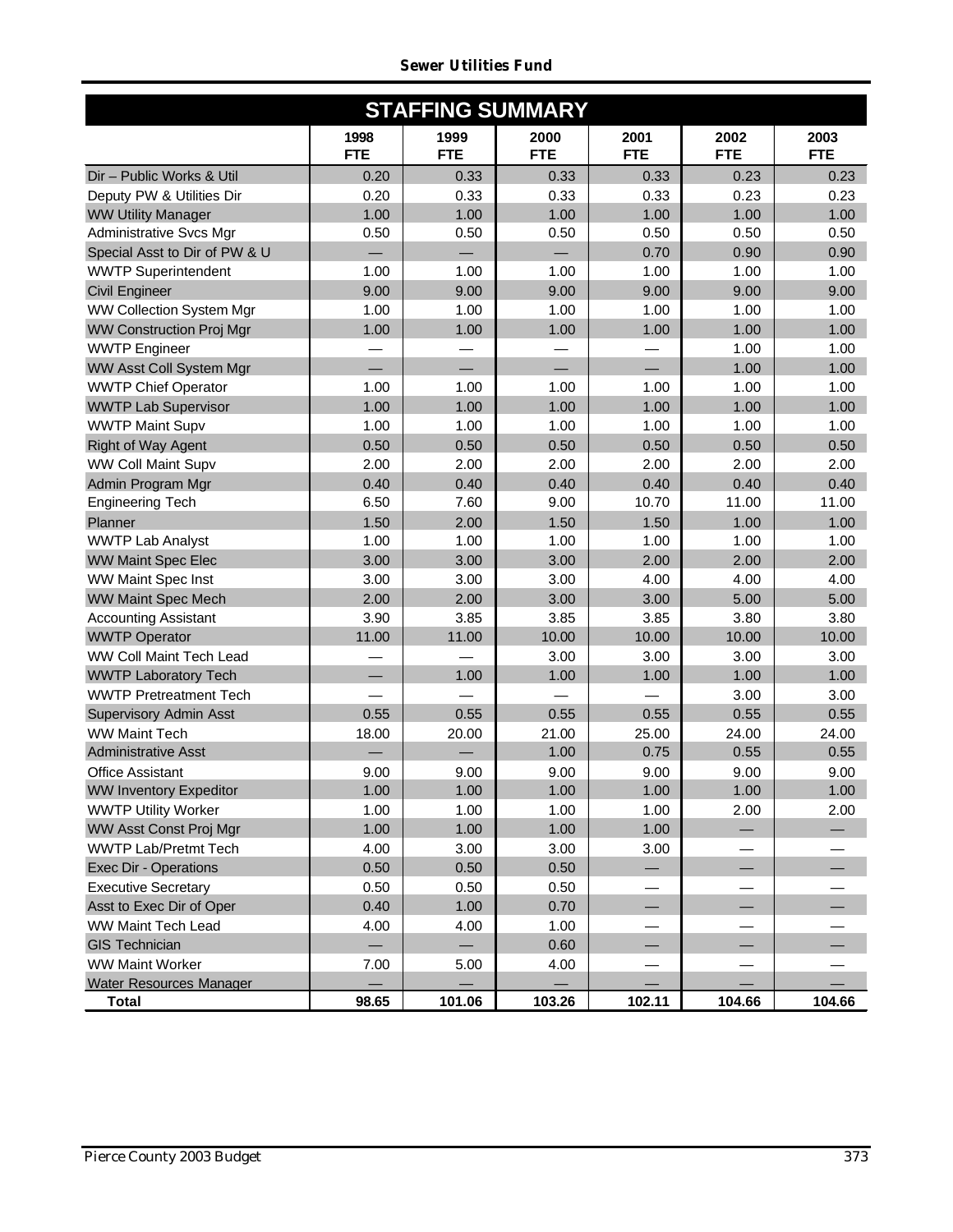# *Sewer Utilities Fund*

| <b>WORKLOAD SERVICE DATA</b>     |                           |                       |                       |                |                       |                         |                         |  |
|----------------------------------|---------------------------|-----------------------|-----------------------|----------------|-----------------------|-------------------------|-------------------------|--|
|                                  | Unit of<br><b>Measure</b> | 1998<br><b>Actual</b> | 1999<br><b>Actual</b> | 2000<br>Actual | 2001<br><b>Actual</b> | 2002<br><b>Estimate</b> | 2003<br><b>Estimate</b> |  |
| Laboratory analysis              | <b>Tests</b>              | 28,500                | 25,115                | 26,145         | 28,806                | 25,000                  | 25,000                  |  |
| Pretreatment program             | <b>Reviews</b>            | 2,001                 | 1,553                 | 2,301          | 1,425                 | 1.500                   | 1,500                   |  |
| Accidental spill prev program    | <b>Reviews</b>            | 971                   | 572                   | 731            | 492                   | 500                     | 500                     |  |
| Residual hauling/acceptance      | Wet tons                  | 10,487                | 10,588                | 12,648         | 14,359                | 13,000                  | 13,500                  |  |
| <b>Residual dryness</b>          | Percentage                | 17.5                  | 16.4                  | 15.7           | 15.2                  | 15.6                    | 15.6                    |  |
| Avg daily wastewater flow rec.   | ADF/MGD                   | 15.0                  | 16.3                  | 14.4           | 15.2                  | 16.0                    | 16.3                    |  |
| Preventative maintenance         | <b>Orders</b>             | 5,046                 | 5,268                 | 4,860          | 4,787                 | 4,986                   | 6,186                   |  |
| Pump station maintenance visits  | <b>Visits</b>             | 3,883                 | 3,837                 | 3,610          | 4,340                 | 4,000                   | 4,000                   |  |
| Auxiliary power system maint.    | <b>Visits</b>             | 1,110                 | 1.087                 | 1,055          | 1.267                 | 1,000                   | 1,100                   |  |
| Residential grinder pump         | <b>Visits</b>             | 1,275                 | 1,138                 | 1,364          | 1,330                 | 1,138                   | 1,200                   |  |
| Sewer line cleaning              | <b>Linear Ft</b>          | 671,146               | 653,052               | 668,322        | 662,595               | 650,000                 | 650,000                 |  |
| Sewer utilities locates          | <b>Visits</b>             | 12,789                | 16,776                | 16,002         | 12,559                | 12,000                  | 12,500                  |  |
| Smoke testing                    | <b>Linear Ft</b>          | 320,369               | 337,600               | 346,480        | 357,083               | 320,000                 | 320,000                 |  |
| Sewer manhole                    | Repairs                   | 910                   | 1,135                 | 1,025          | 581                   | 500                     | 600                     |  |
| Inflow and Infiltration          | Repairs                   | n/a                   | 338                   | 405            | 427                   | 300                     | 350                     |  |
| Television inspection            | Linear Ft                 | 243,038               | 276,914               | 236,346        | 241,606               | 225,000                 | 225,000                 |  |
| Emergency pump station calls     | Incidents                 | 100                   | 100                   | 81             | 114                   | 133                     | 135                     |  |
| Sewer line blockages             | <b>Incidents</b>          | 14                    | 15                    | 25             | 10                    | 29                      | 29                      |  |
| Active billing accounts          | <b>Accounts</b>           | 36,279                | 38,108                | 40,378         | 42,334                | 43,330                  | 45,950                  |  |
| Permits, reviews and inspections | Cases                     | 4,383                 | 4,849                 | 4,211          | 4,997                 | 5,000                   | 4,900                   |  |
| Collector pipe                   | <b>Miles</b>              | 506                   | 531                   | 537            | 576                   | 589                     | 600                     |  |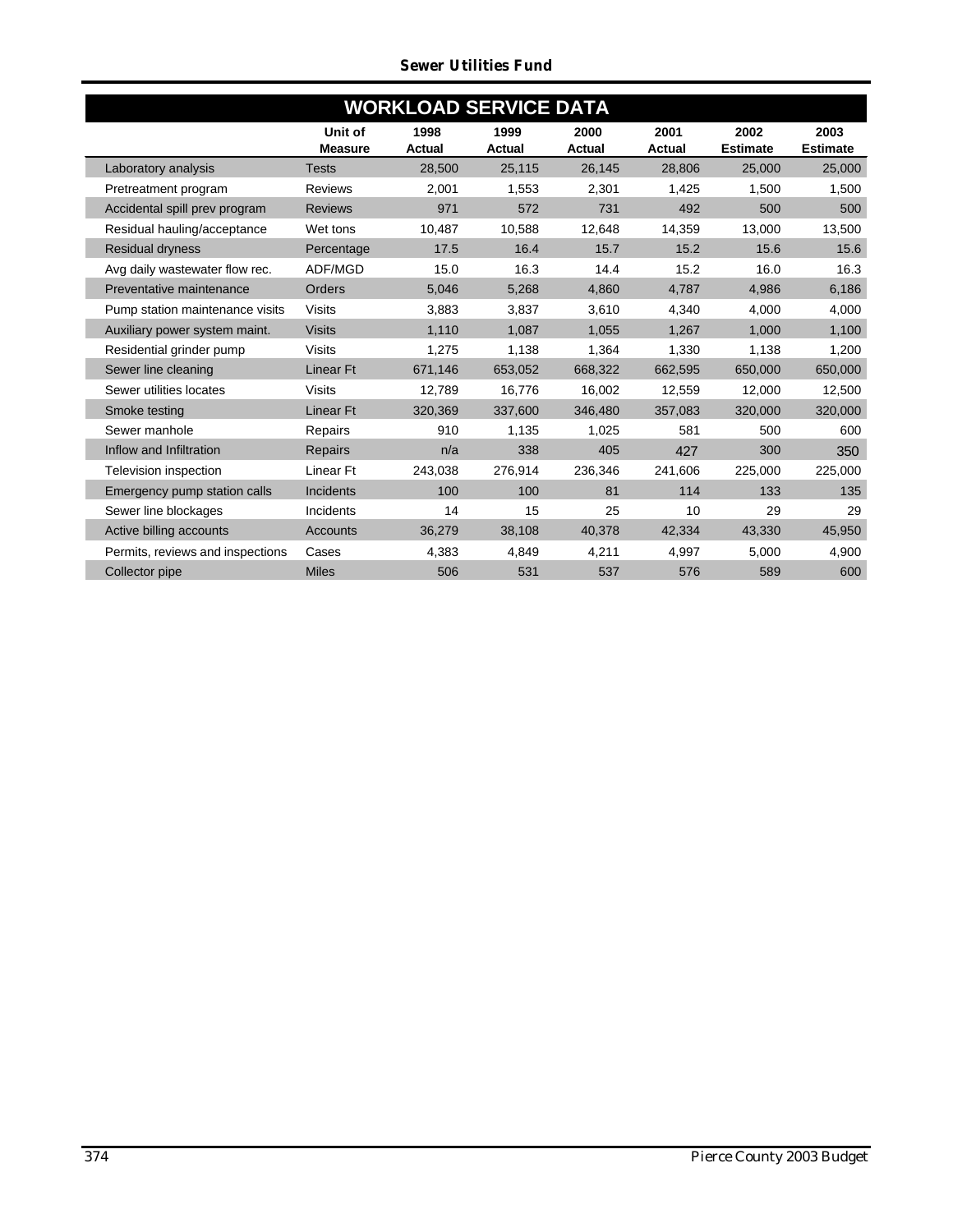# **BUDGET RATIOS**



 $\div$  From 1992 to 2002 the maintenance cost per mile of collection pipe increased 28% after adjusting for inflation.



v From 1992 to 2002 the number of gallons of wastewater treated daily per Sewer Utility employee increased 4%.

# **Maintenance Cost per Mile of Pipe Treatment Cost per Daily Gallon**



 $\div$  From 1992 to 2002 the treatment cost per daily gallon of wastewater increased 18% after adjusting for inflation.

## **Wastewater Treated per Employee Customer Accounts per Employee**



 $\div$  From 1992 to 2002 the number of active customer accounts per Sewer Utility employee increased 18%.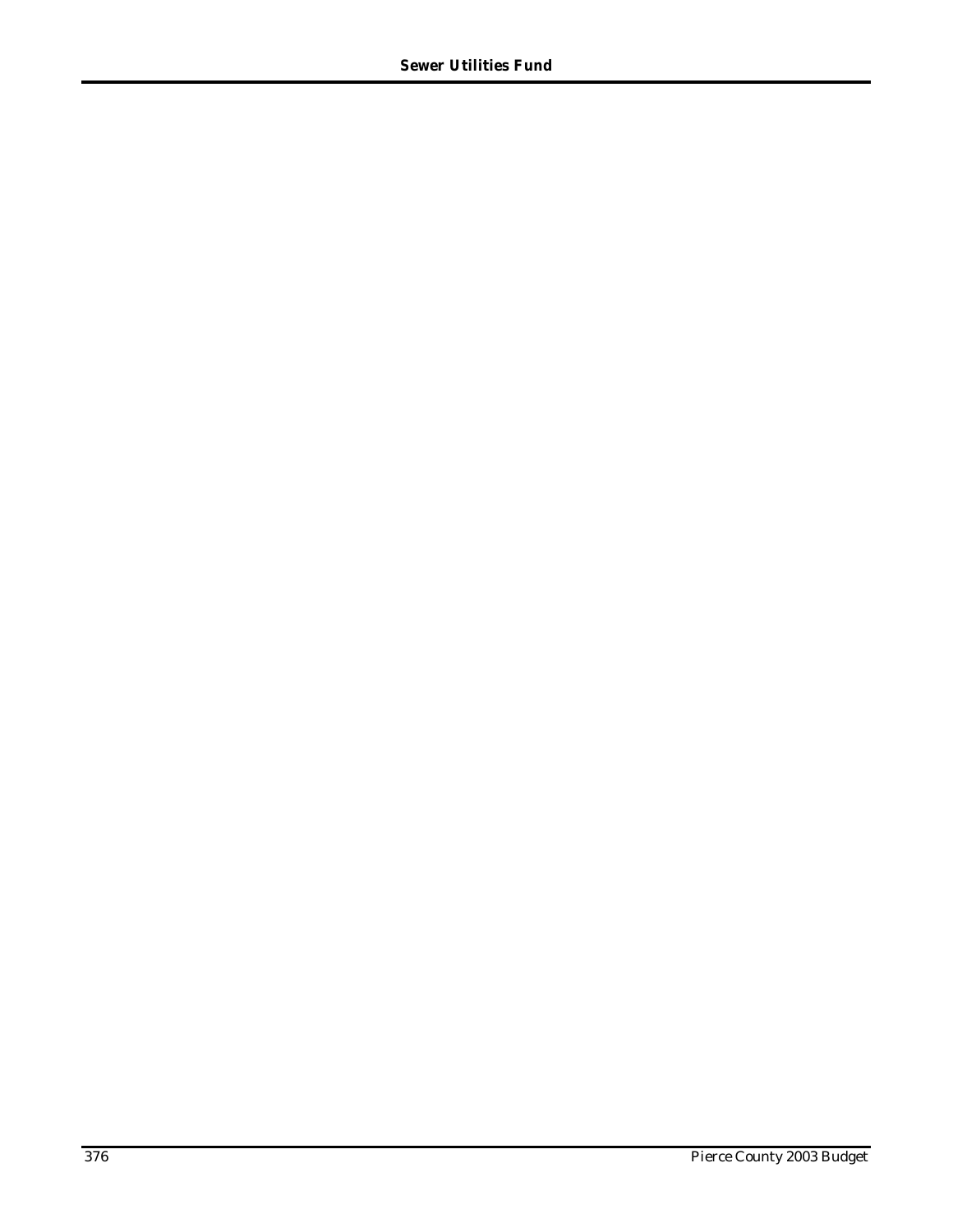# **Sewer Utility Construction**

*Enterprise Fund*

| <b>Departmental</b><br><b>Summary:</b> | The Utilities Construction Fund is used to account for all non-ULID sewer<br>construction work. This fund is financed through appropriations from the Sewer<br>Utility Operating Fund, the Facility Restricted Reserve Fund and interest bearing<br>loans from the Sewer Utility Operating Fund.                                                                                                                                                        |
|----------------------------------------|---------------------------------------------------------------------------------------------------------------------------------------------------------------------------------------------------------------------------------------------------------------------------------------------------------------------------------------------------------------------------------------------------------------------------------------------------------|
| <b>Budget</b><br><b>Highlights:</b>    | The following projects will be undertaken as part of the 2003 Sewer Utility<br>Construction program:                                                                                                                                                                                                                                                                                                                                                    |
|                                        | Spanaway Loop Pump Station By-Pass - Installation of 5,700 feet of 72 inch<br>Interceptor sewer pipeline to retire the existing Spanaway Loop Pump Station and<br>provide increased sewer capacity to eastern Pierce County service areas.                                                                                                                                                                                                              |
|                                        | <b>Chambers Creek WWTP Digester Improvements Class <math>A -</math></b> Design and construction of<br>a system to process the current Class B Biosolids to Class A Biosolids. The Class A<br>biosolids are a less restrictive product that allow for direct land application to the<br>Chambers Creek Properties and eventual reclamation of the site.                                                                                                  |
|                                        | <b>Maintenance Shop</b> - Construction of a new Sewer Collections Maintenance shop on<br>the Chambers Creek Waste Water Treatment Plant site.                                                                                                                                                                                                                                                                                                           |
|                                        | <b>Meridian Interceptor Phase 1</b> - Installation of approximately 2,650 feet of 15" and 12"<br>diameter gravity sewer and 1,320 feet of 8" gravity sewer along Meridian Street East<br>(SR 161) from 144 <sup>th</sup> Street East to 156 <sup>th</sup> Street East.                                                                                                                                                                                  |
|                                        | <b>Fredrickson Trunk Sewer</b> - Installation of approximately 7,000 Line Feet of 18", 15"<br>and 8" sewer main in 176th Street from 72nd Avenue East to 86th Avenue East.                                                                                                                                                                                                                                                                              |
|                                        | <b>Canyon Road Interceptor Phase 2</b> - Construction will consist of approximately 14,500<br>feet of 18", 15" and 8" gravity sewer line in Canyon Road East from 160th Street East<br>to 116th Street East. The project will tie into the existing system at 116th Street East<br>on the north end and into the existing system at 160 <sup>th</sup> Street East on the south end.                                                                     |
|                                        | <b>Miscellaneous Sewer Line Extensions - Installation of miscellaneous sewer lines in</b><br>conjunction with road construction projects within the County sewer service area.                                                                                                                                                                                                                                                                          |
|                                        | <b>Chambers Creek WWTP Headwork Modifications</b> - Includes air quality<br>improvements, new grit tank and headworks building modifications. A redesign of<br>existing plans must be performed to include odor control measures for the gravity belt<br>ventilation exhaust and to adjust building and ventilation criteria for the inclusion of<br>the new step screens. Includes 3 additional step screens and rock traps for capacity<br>additions. |
|                                        | <b>Chambers Creek WWTP Dewatering and Soil Mixing Facility - Construction of a</b><br>biosolid mixing and dewatering facility to produce a soil amendment product. The soil<br>amendment product will be used to help reclaim the adjacent gravel mine property.                                                                                                                                                                                        |
|                                        | <b>Chambers Creek WWTP Bioselector Modifications</b> - The project will modify the inlet<br>piping and metering to the basins, modify the zones in the Bioselectors by moving<br>and/or removing walls, modify the recycle pumping systems in each tank, replace the<br>fine area diffusers in the anoxic zones with mechanical mixers, and improve air<br>distribution piping in the anoxic zones.                                                     |
|                                        | <b>Collection System SCADA Project</b> - Replacement of the existing proprietary radio<br>control system installed in the mid 1980's with a more up to date system. The new<br>system will still rely on the existing radio network, but will employ new base stations,                                                                                                                                                                                 |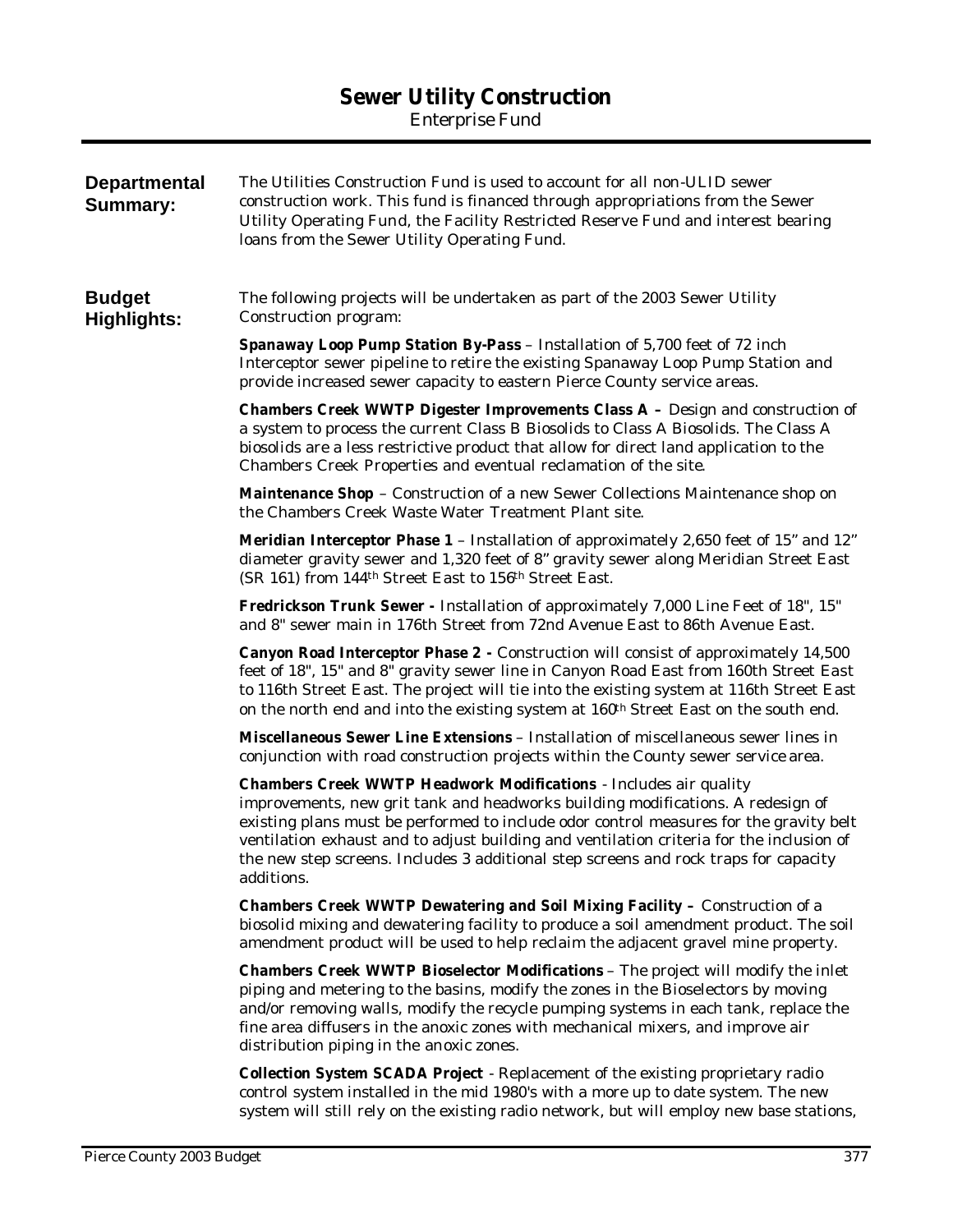radio telemetry units, and software.

**Tunnel Rehabilitation Project** – Coat portions of the Chambers Creek Tunnel and complete construction of access portals.

**Chambers Creek WWTP Chlorine System Upgrade** – Remove chlorine gas equipment. Install hypochlorite system to be used for miscellaneous cleaning purposes within the plant.

**Collection System Flow Meters** – Installation of flow meters throughout the County's collection system. In 2003, fourteen flow meters should be installed.

**Phillips Siphon Vault** – Excavation of existing valve vault area. Pouring new flooring and foundation. Construction of new building enclosure.

**Rainier Meadows Community System Tie-In** – Installation of approximately 1,800 feet of 18" diameter gravity sewer line in 89th Avenue East (private road) from 152nd Street East to the existing pump station in the Rainier Meadows subdivision and 1,000 feet of 12" diameter gravity sewer line from the pump station to 160th Street East

**Chambers Creek WWTP North End SCADA** – Project includes design, construction and implementation of a Supervisory Control And Data Acquisition system for the plant's North end, to improve operations and plant efficiency.

**Scum Concentration Tank Addition** - Upgrade equipment and increase scum removal efficiency in screenings area.

**Chambers Creek WWTP Fire Alarm System Upgrade** – Install addressable devices throughout plant and new fire alarm panel in Administration building.

**Environmental Services Building Irrigation Extension** – Construct an irrigation system at the Environmental Services Building site.

| <b>PROJECT SUMMARY</b>                                     |    |               |  |  |  |
|------------------------------------------------------------|----|---------------|--|--|--|
| Capital Reserve Fund # 403                                 |    | 2003          |  |  |  |
| <b>Project Name</b>                                        |    | <b>Budget</b> |  |  |  |
| Spanaway Loop Pump Station Bypass                          | \$ | 9,000,000     |  |  |  |
| Chambers Creek WWTP Digester Improvements CI.A             |    | 2,650,000     |  |  |  |
| <b>Maintenance Shop</b>                                    |    | 139,000       |  |  |  |
| Meridian Interceptor Phase 1                               |    | 35,000        |  |  |  |
| <b>Frederickson Trunk Sewer</b>                            |    | 100,000       |  |  |  |
| Canyon Road Interceptor Phase 2                            |    | 3,500,000     |  |  |  |
| <b>Miscellaneous Sewer Line Extensions</b>                 |    | 150,000       |  |  |  |
| <b>SubTotal -- Contributions to Construction Fund #425</b> |    | 15,574,000    |  |  |  |
| <b>Advance to Water Utility</b>                            |    | 426,530       |  |  |  |
| Geographical Information System Support                    |    | 36,000        |  |  |  |
| Total                                                      |    | 16,036,530    |  |  |  |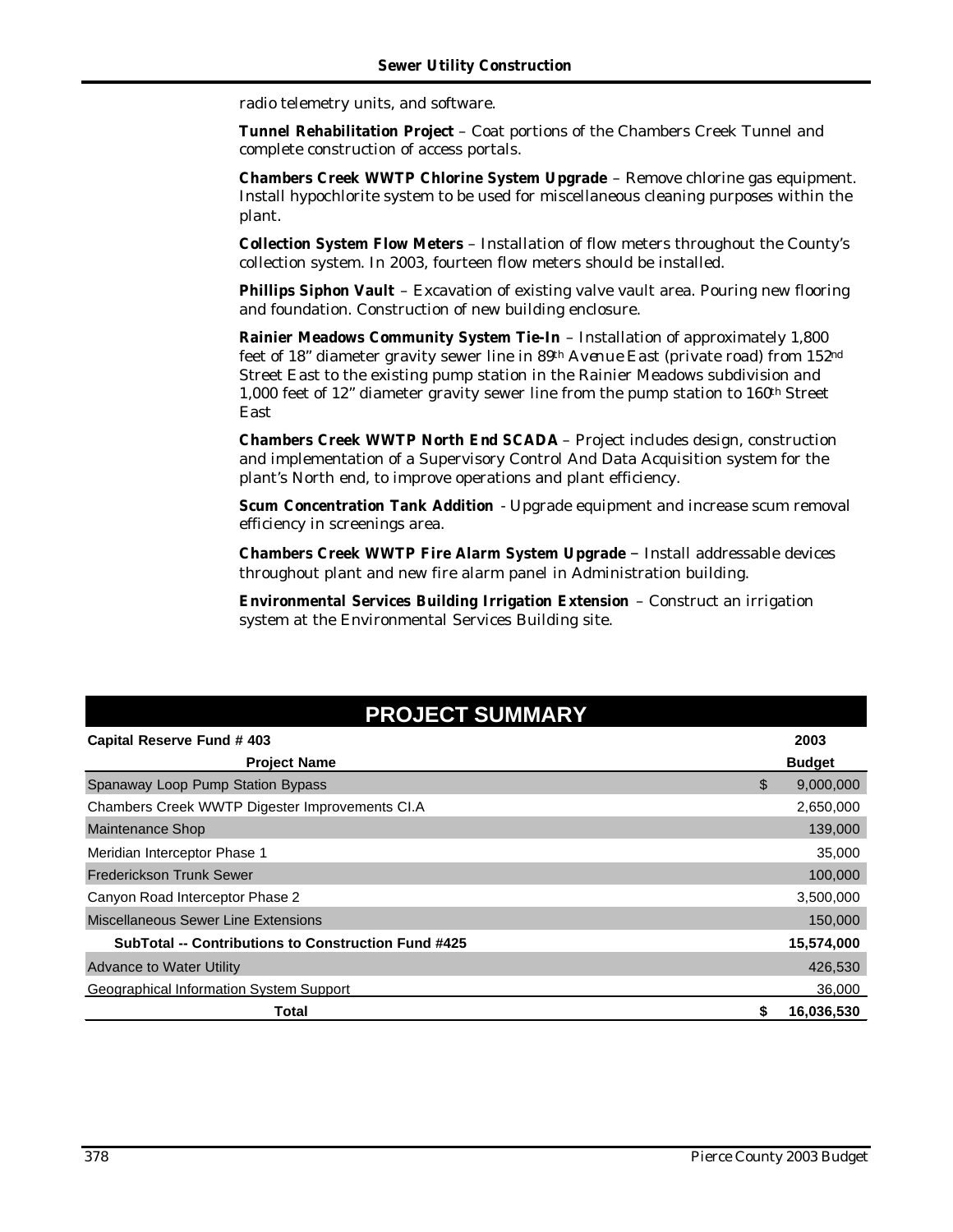# **PROJECT SUMMARY**

## **Sewer Utility Construction Fund #425**

| <b>Sewer Utility Construction Fund #425</b>          |    |                 |                | <b>Funding Sources</b>      |                                     |                                  |
|------------------------------------------------------|----|-----------------|----------------|-----------------------------|-------------------------------------|----------------------------------|
|                                                      |    |                 |                |                             |                                     | <b>Fund 403</b>                  |
|                                                      |    | <b>Total</b>    |                |                             | <b>Fund 402</b>                     | <b>Facilities</b>                |
| <b>Project Name</b>                                  |    | Project<br>Cost |                | 2003<br><b>Expenditures</b> | <b>Sewer Utility</b><br><b>Fund</b> | <b>Capital</b><br><b>Reserve</b> |
| Spanaway Loop Pump Station Bypass                    | \$ | 19,773,516      | $\mathfrak{L}$ | 9,000,000                   | \$                                  | \$<br>9,000,000                  |
| Chambers Creek WWTP Digester Improvements CI.A       |    | 5,865,239       |                | 2,650,000                   |                                     | 2,650,000                        |
| <b>Maintenance Shop</b>                              |    | 3,406,853       |                | 139,000                     |                                     | 139,000                          |
| Meridian Interceptor Phase 1                         |    | 1,320,935       |                | 35,000                      |                                     | 35,000                           |
| <b>Frederickson Trunk Sewer</b>                      |    | 2,500,000       |                | 100,000                     |                                     | 100,000                          |
| Canyon Road Interceptor Phase 2                      |    | 5,518,240       |                | 3,500,000                   |                                     | 3,500,000                        |
| Miscellaneous Sewer Line Extensions                  |    | 1,040,743       |                | 150,000                     |                                     | 150,000                          |
| <b>Chambers Creek WWTP Headworks Modifications</b>   |    | 4,615,000       |                | 75,000                      | 75,000                              |                                  |
| Chambers Creek WWTP Dewatering and Soil Mixing       |    | 6,575,000       |                | 400,000                     | 400,000                             |                                  |
| <b>Chambers Creek WWTP Bioselector Modifications</b> |    | 3,118,241       |                | 2,800,000                   | 2,800,000                           |                                  |
| <b>Collection System SCADA Project</b>               |    | 1,965,142       |                | 515,000                     | 515,000                             |                                  |
| <b>Tunnel Rehabilitation Project</b>                 |    | 5,167,614       |                | 1,225,000                   | 1,225,000                           |                                  |
| Chambers Creek WWTP Chlorine System Upgrade          |    | 350,000         |                | 30,000                      | 30,000                              |                                  |
| <b>Collection System Flow Meters</b>                 |    | 456,795         |                | 250,000                     | 250,000                             |                                  |
| Phillips Siphon Vault                                |    | 670,000         |                | 585,000                     | 585,000                             |                                  |
| Rainier Meadows Community System Tie-in              |    | 1,000,000       |                | 50,000                      | 50,000                              |                                  |
| Chambers Creek WWTP - Northend SCADA                 |    | 1,600,564       |                | 1,320,000                   | 1,320,000                           |                                  |
| Scum Concentration Tank Addition                     |    | 275,000         |                | 255,000                     | 255,000                             |                                  |
| <b>WWTP Fire Alarm System Upgrade</b>                |    | 250,000         |                | 250,000                     | 250,000                             |                                  |
| <b>ESB Imigation Extension</b>                       |    | 150,000         |                | 150,000                     | 150,000                             |                                  |
| <b>Total</b>                                         | \$ | 65,618,882      |                | \$23,479,000                | \$<br>7,905,000                     | \$15,574,000                     |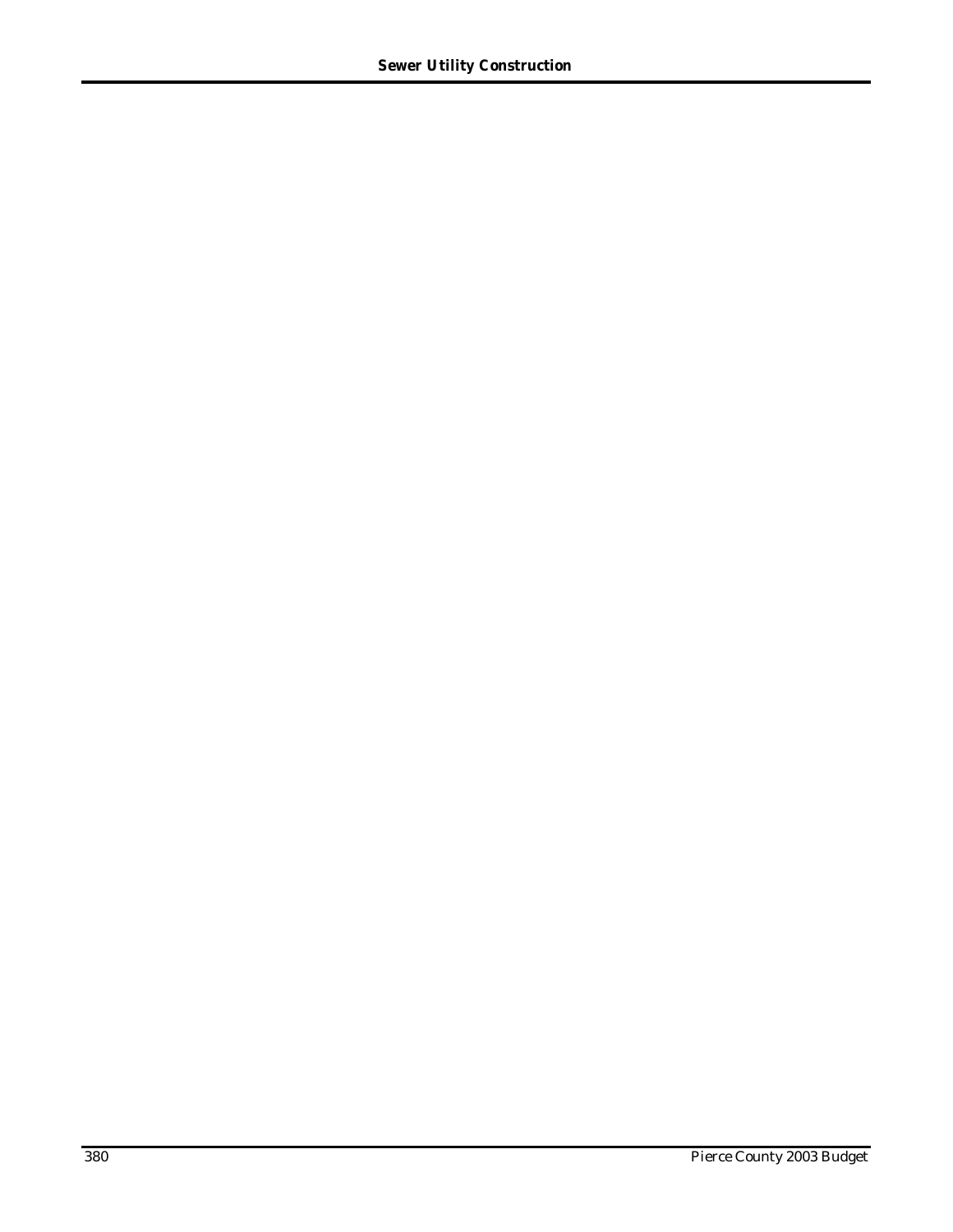# **Solid Waste Management Fund**

*Enterprise Fund*

**The mission of the Solid Waste Management division is to provide Pierce County citizens with efficient waste reduction, recycling, disposal and household hazardous waste management systems which protect public health and safety and the natural and human environment of Pierce County.**

| <b>Departmental</b><br><b>Summary:</b> | The Solid Waste Fund finances the planning, administration, program development,<br>permitting and enforcement for the County's solid waste management system. The<br>fund is under the administration of the Public Works and Utilities Department. The<br>fund supports two separate functions: the Solid Waste Division of the Public Works<br>and Utilities Department which is primarily responsible for planning, program<br>development and recycling, and the Waste Management Section of the Tacoma-Pierce<br>County Health Department, which is responsible for regulatory permitting and<br>enforcement issues. Financing is generated through an allocation of the disposal fees<br>collected at disposal sites operated by Land Recovery, Inc. |                                                                                                                                                               |  |  |  |  |  |
|----------------------------------------|-------------------------------------------------------------------------------------------------------------------------------------------------------------------------------------------------------------------------------------------------------------------------------------------------------------------------------------------------------------------------------------------------------------------------------------------------------------------------------------------------------------------------------------------------------------------------------------------------------------------------------------------------------------------------------------------------------------------------------------------------------------|---------------------------------------------------------------------------------------------------------------------------------------------------------------|--|--|--|--|--|
| <b>Budget</b><br><b>Highlights:</b>    | The Solid Waste Fund budget is 1.3% above the current year's budget, and includes<br>the following items:                                                                                                                                                                                                                                                                                                                                                                                                                                                                                                                                                                                                                                                   |                                                                                                                                                               |  |  |  |  |  |
|                                        | a)                                                                                                                                                                                                                                                                                                                                                                                                                                                                                                                                                                                                                                                                                                                                                          | Consulting and legal services for the Hidden Valley clean-up action<br>plan/consent decree/remediation services; and for on-going post-closure<br>activities: |  |  |  |  |  |
|                                        | b)                                                                                                                                                                                                                                                                                                                                                                                                                                                                                                                                                                                                                                                                                                                                                          | A full year's funding for the recently inaugurated Pierce County Responds<br>program; and                                                                     |  |  |  |  |  |
|                                        | C)                                                                                                                                                                                                                                                                                                                                                                                                                                                                                                                                                                                                                                                                                                                                                          | Continued emphasis on public information programs for recycling, yard-<br>waste/composting activities.                                                        |  |  |  |  |  |

The budget uses \$2,126,000 in fund balance (principally post closure reserves), and includes a proposed landfill rate increase of \$1.85/ton (March 1, 2003) to fund approximately half of the Pierce County Responds program.

## **Performance Measures**

- 3) Remove and recycle 1,500 nuisance vehicles and assist 500 private property owners with the removal of small quantities of illegal dump waste by December 31, 2003. (Goals D, E, F, G, I)
- 4) During 2003, provide environmental education staff and/or resources for 800 classroom, youth programs, or community/civic groups. (Goals D, G, I)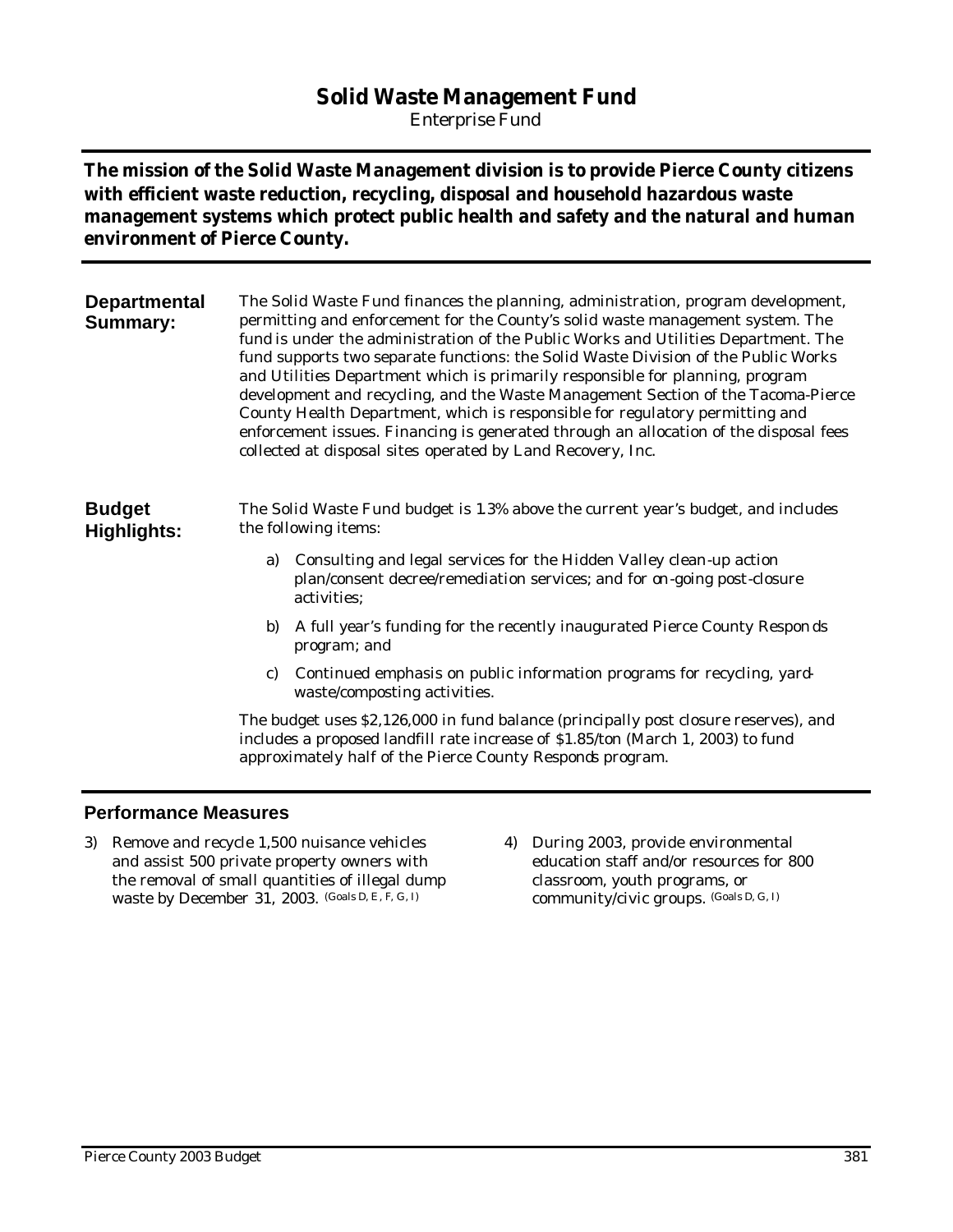## *Solid Waste Management Fund*

| <b>FUNDING SOURCES</b>         |                                     |                       |                       |                       |                           |                   |  |  |  |  |  |
|--------------------------------|-------------------------------------|-----------------------|-----------------------|-----------------------|---------------------------|-------------------|--|--|--|--|--|
|                                | 2000<br><b>Actual</b>               | 2001<br><b>Actual</b> | 2002<br><b>Budget</b> | 2003<br><b>Budget</b> | <b>Absolute</b><br>Change | Percent<br>Change |  |  |  |  |  |
| Est Use Of Begin Fund Balance  | \$<br>$\overbrace{\phantom{aaaaa}}$ | S                     | \$2,543,540           | 2,126,140<br>S        | (417, 400)                | $(16.4)$ %        |  |  |  |  |  |
| Intergovernmental Revenue      | 536,966                             | 282,840               | 368,000               | 368,000               |                           |                   |  |  |  |  |  |
| <b>Charges For Services</b>    | 2,678,679                           | 2,307,545             | 1,975,900             | 2,823,000             | 847.100                   | 42.9              |  |  |  |  |  |
| Miscellaneous Revenue          | 1,069,337                           | 655,176               | 702.400               | 347,400               | (355,000)                 | (50.5)            |  |  |  |  |  |
| <b>Contributed Capital</b>     |                                     | 48,393                |                       |                       |                           |                   |  |  |  |  |  |
| <b>Other Financing Sources</b> | 7.241                               |                       |                       |                       |                           |                   |  |  |  |  |  |
| <b>Total</b>                   | 4,292,223                           | \$3,293,954           | 5,589,840<br>S.       | 5.664.540             | 74,700                    | $1.3\%$           |  |  |  |  |  |

| <b>PROGRAM EXPENDITURES</b>        |                    |                    |                       |                       |                           |                          |  |  |  |  |
|------------------------------------|--------------------|--------------------|-----------------------|-----------------------|---------------------------|--------------------------|--|--|--|--|
|                                    | 2002<br><b>FTE</b> | 2003<br><b>FTE</b> | 2002<br><b>Budget</b> | 2003<br><b>Budget</b> | <b>Absolute</b><br>Change | <b>Percent</b><br>Change |  |  |  |  |
| <b>Administration And Planning</b> | 6.16               | 4.81               | \$1,462,320           | 1,330,430<br>\$.      | (131, 890)<br>S           | $(9.0)$ %                |  |  |  |  |
| Recycling And Debris Cleanup       | 2.80               | 4.20               | 1,121,010             | 1,836,310             | 715,300                   | 63.8                     |  |  |  |  |
| Public Information & Education     | 4.75               | 4.70               | 1.119.790             | 940,710               | (179,080)                 | (16.0)                   |  |  |  |  |
| Capital Improvements               |                    |                    | 305,300               | 162,000               | (143,300)                 | (46.9)                   |  |  |  |  |
| Depreciation                       |                    |                    | 181,420               | 195,090               | 13.670                    | 7.5                      |  |  |  |  |
| Self Insurance                     |                    |                    | 500,000               | 500,000               |                           |                          |  |  |  |  |
| <b>Landfill Post Closure</b>       |                    |                    | 900,000               | 700.000               | (200,000)                 | (22.2)                   |  |  |  |  |
| Total                              | 13.71              | 13.71              | \$5,589,840           | 5,664,540             | 74,700                    | %<br>1.3                 |  |  |  |  |

| <b>STAFFING SUMMARY</b>         |                    |             |                    |                    |                    |                    |  |  |  |  |  |
|---------------------------------|--------------------|-------------|--------------------|--------------------|--------------------|--------------------|--|--|--|--|--|
|                                 | 1998<br><b>FTE</b> | 1999<br>FTE | 2000<br><b>FTE</b> | 2001<br><b>FTE</b> | 2002<br><b>FTE</b> | 2003<br><b>FTE</b> |  |  |  |  |  |
| Dir - Public Works & Util       | 0.03               | 0.03        | 0.03               | 0.03               | 0.03               | 0.03               |  |  |  |  |  |
| Deputy PW & Utilities Dir       | 0.03               | 0.03        | 0.03               | 0.03               | 0.03               | 0.03               |  |  |  |  |  |
| <b>Administrative Svcs Mgr</b>  | 0.15               | 0.15        | 0.15               | 0.15               | 0.15               | 0.15               |  |  |  |  |  |
| Solid Waste Administrator       | 1.00               | 1.00        | 1.00               | 1.00               | 1.00               | 1.00               |  |  |  |  |  |
| Planner                         | 1.50               | 1.50        | 1.00               | 1.00               | 1.00               | 1.00               |  |  |  |  |  |
| Admin Program Mgr               | 0.15               | 0.15        | 0.15               | 0.15               | 0.15               | 0.15               |  |  |  |  |  |
| <b>Code Enforcement Officer</b> |                    |             |                    |                    | 2.00               | 2.00               |  |  |  |  |  |
| <b>Environmental Educator</b>   | 3.00               | 3.00        | 3.00               | 5.00               | 4.00               | 4.00               |  |  |  |  |  |
| Solid Waste Recyc Analyst       | 3.00               | 3.00        | 3.00               | 2.00               | 3.00               | 3.00               |  |  |  |  |  |
| <b>Accounting Assistant</b>     | 0.50               | 0.50        | 0.50               | 0.50               | 0.50               | 0.50               |  |  |  |  |  |
| <b>Supervisory Admin Asst</b>   | 0.25               | 0.25        | 0.25               | 0.25               | 0.25               | 0.25               |  |  |  |  |  |
| <b>Administrative Assistant</b> |                    |             |                    | 0.10               | 0.10               | 0.10               |  |  |  |  |  |
| <b>Office Assistant</b>         | 1.00               | 1.00        | 1.00               | 1.00               | 1.50               | 1.50               |  |  |  |  |  |
| Solid Waste Educator            | 1.00               | 1.00        | 1.00               |                    |                    |                    |  |  |  |  |  |
| Solid Waste Manager             | 1.00               | 1.00        |                    |                    |                    |                    |  |  |  |  |  |
| Total                           | 12.61              | 12.61       | 11.11              | 11.21              | 13.71              | 13.71              |  |  |  |  |  |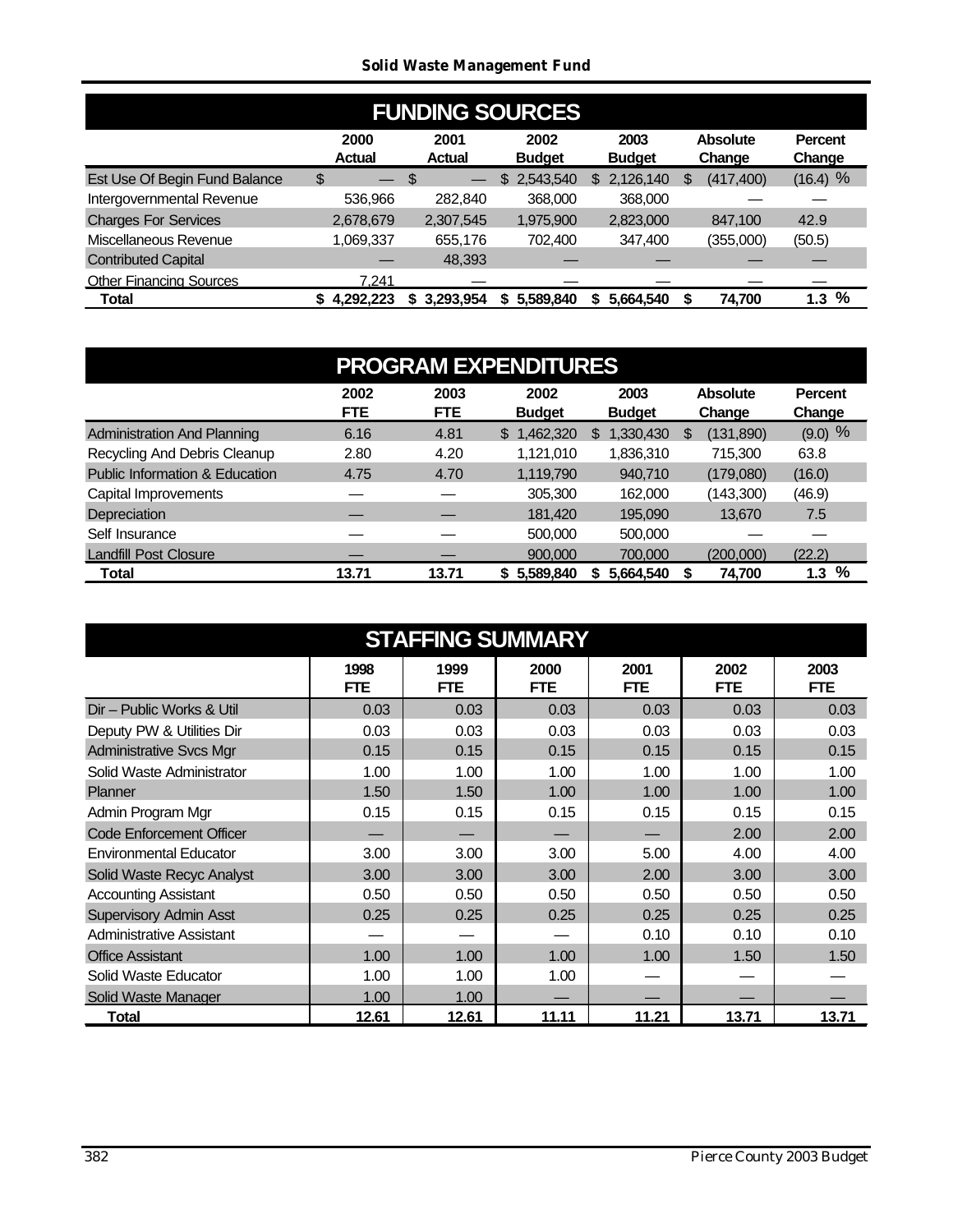|                                                | <b>WORKING CAPITAL SUMMARY</b> |                   |
|------------------------------------------------|--------------------------------|-------------------|
|                                                | 2002                           | 2003              |
|                                                | <b>Estimate</b>                | <b>Budget</b>     |
| <b>Operating Revenues</b>                      |                                |                   |
| <b>Charges for Services</b>                    | \$<br>1,978,500                | \$<br>2,825,400   |
| <b>Grant Reimbursements</b>                    | 368,000                        | 368,000           |
| <b>Subtotal</b>                                | 2,346,500                      | 3,193,400         |
| <b>Operating Expenses</b>                      |                                |                   |
| Administration and Planning                    | 1,547,140                      | 1,330,430         |
| Recycling and Debris Cleanup                   | 856,560                        | 1,836,310         |
| <b>Public Information and Education</b>        | 978,220                        | 940,710           |
| Self Insurance                                 | 300,000                        | 500,000           |
| Depreciation                                   | 181,420                        | 195,090           |
| Post Closure Care                              | 700,000                        | 700,000           |
| <b>Subtotal</b>                                | 4,563,340                      | 5,502,540         |
| <b>Net Operating Income (Loss)</b>             | (2, 216, 840)                  | (2,309,140)       |
| <b>Non-Operating Revenue (Expense)</b>         |                                |                   |
| Interest Income                                | 322,000                        | 345,000           |
| <b>Debt Service Interest</b>                   |                                |                   |
| <b>Subtotal</b>                                | 322,000                        | 345,000           |
| <b>Net Operating Income (Loss)</b>             | (1,894,840)                    | (1,964,140)       |
| <b>Other Sources (Uses) of Working Capital</b> |                                |                   |
| Depreciation/Amortization - add back           | 181,420                        | 195,090           |
| <b>Equipment Purchases</b>                     | (67, 200)                      |                   |
| Other Improvements                             | (179,000)                      | (162,000)         |
| <b>Debt Service Principal</b>                  |                                |                   |
| <b>Subtotal</b>                                | (64, 780)                      | 33,090            |
| Net Increase (Decrease) in Working Capital     | \$<br>(1,959,620)              | \$<br>(1,931,050) |

| <b>WORKLOAD SERVICE DATA</b>       |                           |                       |                |                |                       |                         |                         |  |  |  |  |
|------------------------------------|---------------------------|-----------------------|----------------|----------------|-----------------------|-------------------------|-------------------------|--|--|--|--|
|                                    | Unit of<br><b>Measure</b> | 1998<br><b>Actual</b> | 1999<br>Actual | 2000<br>Actual | 2001<br><b>Actual</b> | 2002<br><b>Estimate</b> | 2003<br><b>Estimate</b> |  |  |  |  |
| County-wide recycling rate         | Percentage                | 47                    | 48             | 48             | 49                    | 49                      | 49                      |  |  |  |  |
| Monitor solid waste operations     | <b>Sites</b>              | 6                     | 6              | 7              |                       | 7                       |                         |  |  |  |  |
| In-House recycling collections     | Lbs/Year                  | 830,300               | 762,000        | 849,120        | 850.594               | 852,000                 | 854,000                 |  |  |  |  |
| Household haz. waste cleanup       | Participants              | 2.591                 | 3,007          | 3,583          | 4,570                 | 4,000                   | 4,700                   |  |  |  |  |
| <b>Education</b>                   |                           |                       |                |                |                       |                         |                         |  |  |  |  |
| <b>Presentations and Workshops</b> | <b>Students</b>           | 13.940                | 14.100         | 14.950         | 15.257                | 18.000                  | 18,000                  |  |  |  |  |
| Fair exhibits / Outreach           | Fairgoers                 | 404.000               | 401,300        | 418,000        | 425,000               | 400,000                 | 400,000                 |  |  |  |  |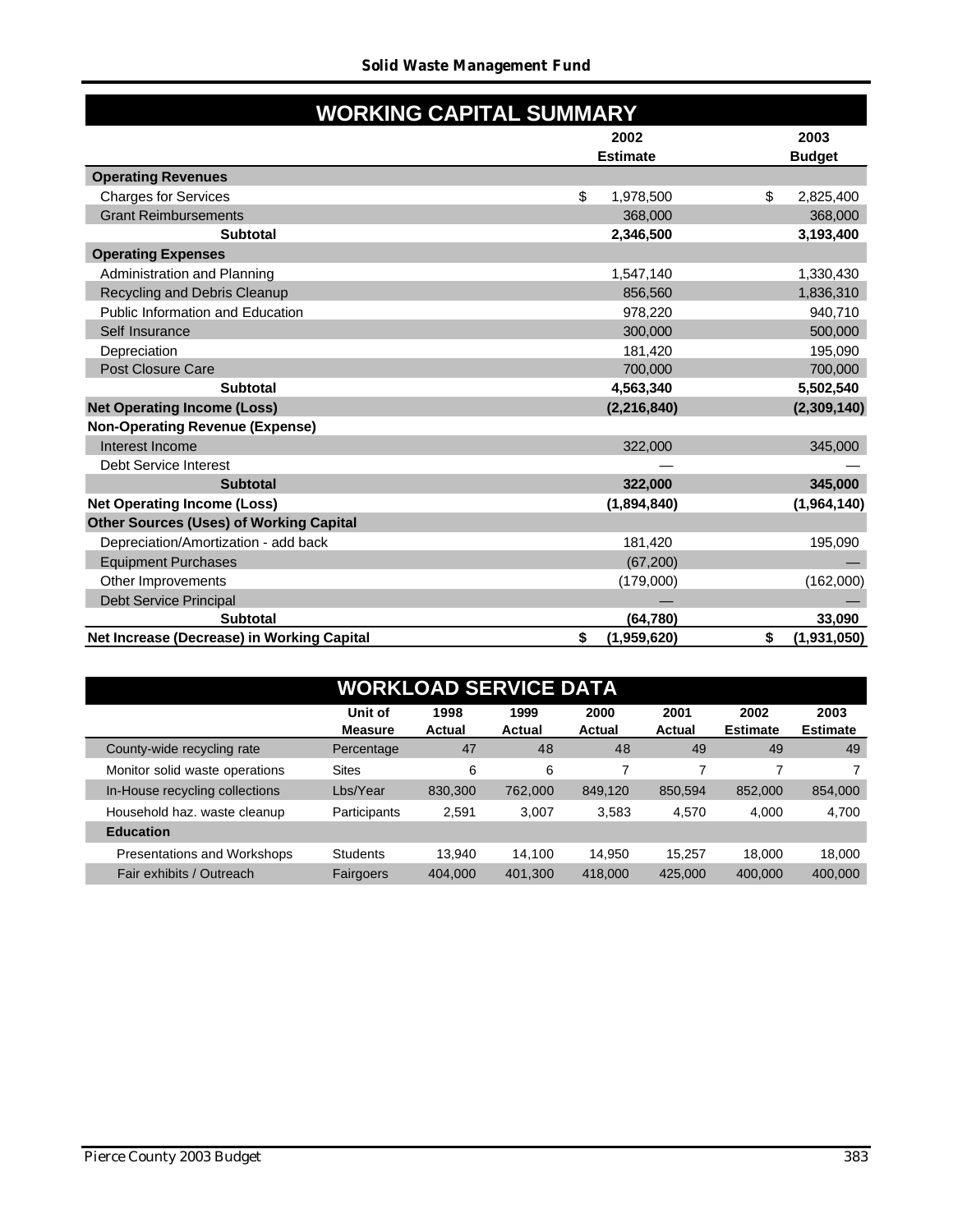# **BUDGET RATIOS**



\* From 1992 to 2002 expenditures per resident served, excluding closure expenses and post-closure care, increased 8% after adjusting for inflation.



 $\div$  From 1992 to 2002 the percentage of waste being recycled increased 26%.